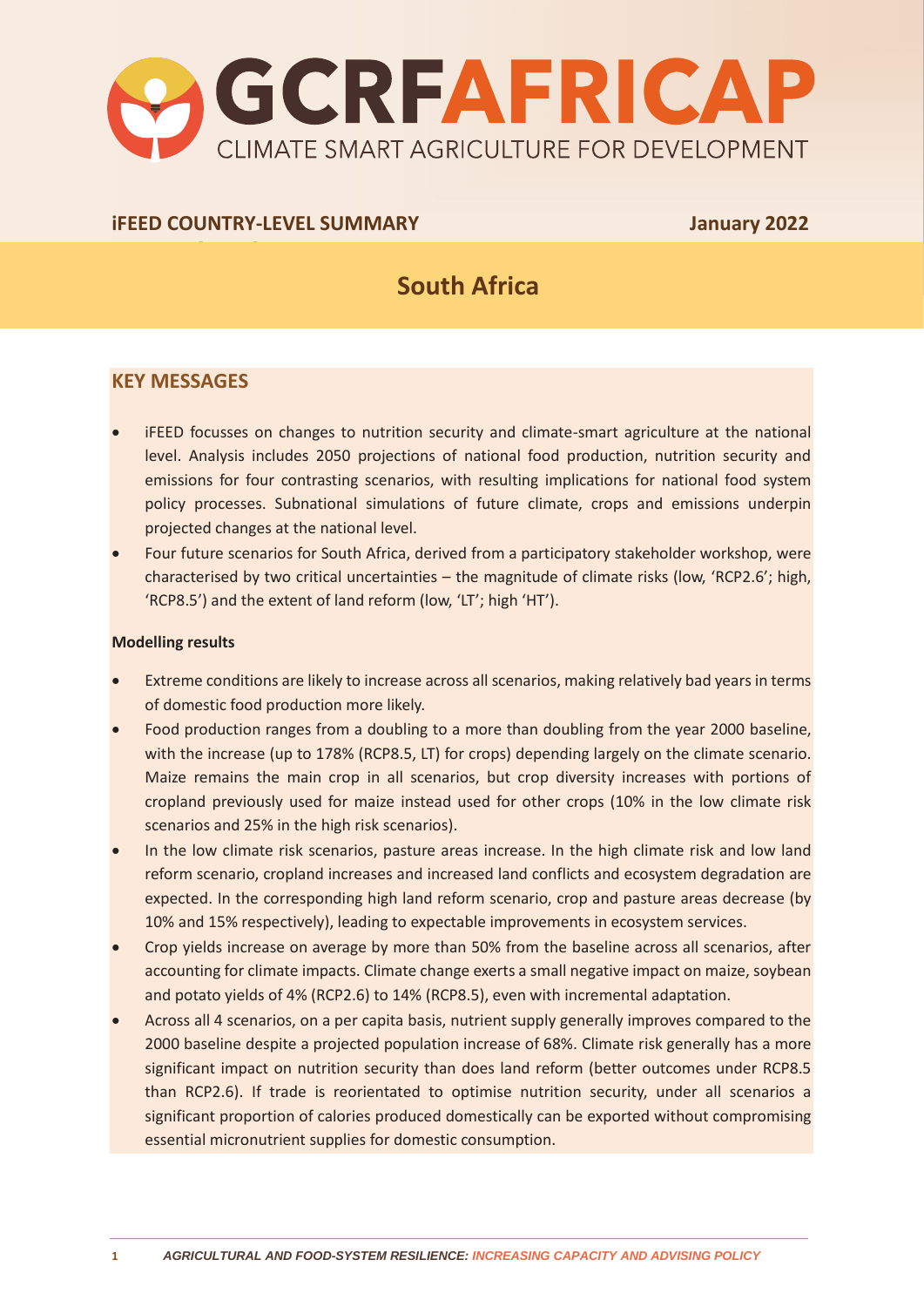• Net emissions (taking into account both greenhouse gas emissions and soil organic carbon (SOC) changes) increase in all 4 scenarios, ranging from 57% to 60% in the low climate risk scenarios, and 128% to 150% in the high climate risk scenarios (RCP8.5). Non-. CO<sub>2</sub> GHGs also increase across all scenarios by around 50%. SOC losses occur in all scenarios while emissions intensities (GHGs emitted per unit of food produced) decline in all scenarios, except in high climate risk, high land reform where it increases by 5%.

#### **Implications**

- Government support will be necessary for the successful uptake of new agricultural technologies in newly created medium-sized land reform farms. Without government support, land reform farms could see productivity decline, and an increased reliance on rain-fed and diversified cropping systems.
- In the low climate risk scenarios, there is likely to be no significant changes to pest and disease impacts unless international trade increases or government-backed land reform leads to increasing homogenisation of agricultural systems, which would likely result in increased pest and disease pressures (RCP2.6, high land reform). In the high climate risk scenarios, pest and disease impacts are likely to worsen due to climate change (potentially resulting in a 13% crop yield loss), with a possible increased reliance on pesticides, and a resulting decline in environmental sustainability (likely to be exacerbated if government-backed land reform leads to increasing homogenisation of agricultural systems (RCP8.5, high land reform)).
- With increased food production and crop diversity and an increased availability of nutritionallydiverse food crops, we might expect lower food prices and increased livelihood resilience across all 4 scenarios – improving food security outcomes.
- Across all scenarios (even with high land reform and support from government), additional careful policy considerations are needed to minimise the impacts of increased food production on ecosystem degradation and biodiversity loss, and limit potential conflict over land and water use.

#### **FOOD PRODUCTION, LAND USE AND IRRIGATION**

Crop yields increase on average by more than 50% from the year 2000 baseline across all scenarios, even after taking into account climate impacts. Climate change exerts a small negative impact on maize, soybean and potato yields of 4% (RCP2.6) to 14% (RCP8.5), even with autonomous adaptation. Yield shock rates remain similar to the baseline in low climate risk scenarios (RCP2.6), and largely decrease in hih-risk scenarios (RCP8.5) due to the application of technology. Maize remains the main crop in all scenarios, but crop diversity increases with portions of cropland previously used for maize (10% in the low climate risk scenarios and 25% in the high-risk scenarios) instead used for other crops. Food production also increases in all scenarios through increased intensification.

• In the two scenarios with low land reform (LT), crop production increases by 117% (RCP2.6) to 178% (RCP8.5); meat production increases from 122% (RCP2.6) to 129% (RCP8.5); and dairy production increases from 123% (RCP8.5) to 155% (RCP2.6). In these instances, food production increases as a result of crop diversification in both scenarios. For RCP2.6, technological innovation to improve yields and an increase in livestock pasture area also contribute; for RCP8.5 additional contributory factors are adaptative measures to climate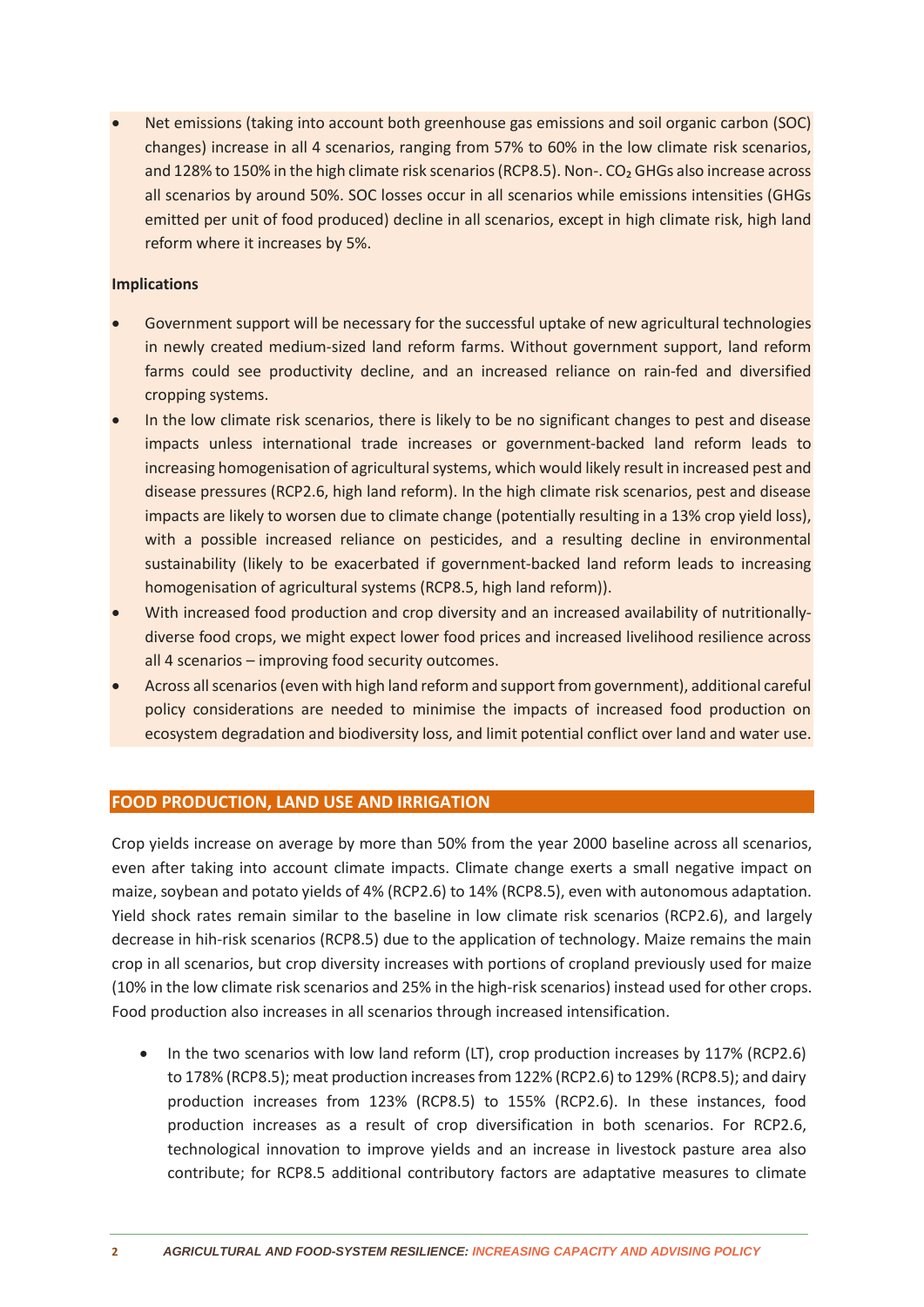change impacts, and an expansion of crop area and irrigation. Land conflicts are expected to increase, for example between livestock and crop production in both low land reform scenarios, and a decline in ecosystem services and environmental sustainability/health outcomes would be expected due to agricultural land expansion.

• In the two scenarios with high land reform (HT), crop production increases by 101% (RCP2.6) to 139% (RCP8.5); meat production increases from 122% (RCP2.6) to 124% (RCP8.5); and dairy production increases from 103% (RCP2.6) to 116% (RCP8.5). Here, food production increases are due to climate change adaptation, technological innovation, and crop diversification. Additionally, in RCP2.6 pasture areas are extended; in RCP8.5 irrigation increases. In RCP2.6, land conflicts are expected to increase between livestock and crop production, and between conservation/tourism and pastureland. A decline in ecosystem services and environmental sustainability/health outcomes would be expected due to pastureland expansion. Conversely, in RCP8.5, crop and pasture areas decline (by 10% and 15% respectively), potentially improving environmental sustainability/health outcomes and ecosystem services.

The way that land reform is implemented (under the high reform scenarios) could impact land use and food production. Without sufficient support and advice from government, small to medium scale farmers who received land through redistribution programme may struggle to cultivate the land and access supply chains. Conversely, with support as set out in the 2019 National Development Plan, mechanisation could increase in addition to global market access - increasing overall production. Industrial agriculture focused on commodity crops would likely increase, together with an increase in fertiliser and pesticide use, and fewer people employed in farming overall.

In the two scenarios with the highest climate risks, the demand for irrigation water increases substantially from 67% (RCP8.5, HT) to 84% (RCP8.5, LT). Thus, in both high risk scenarios, water conflicts are expected to increase between agricultural users (livestock and crop producers) and downstream consumers including the potential for escaliating transboundary tensions.

In the low climate risk scenarios, there are unlikely to be any significant changes to pest and disease impacts unless government-backed land reforms lead to increasing homogenisation of agricultural systems, which would likely result in increased pest and disease pressures (RCP2.6, HT). In the high climate risk scenarios, pest and disease impacts are likely to worsen due to climate change (potentially resulting in a crop yield losses of approximately 13%), with a possible increased reliance on pesticides, and a resulting decline in environmental sustainability. These impacts are likely to be exacerbated if government-backed land reform leads to increasing homogenisation of agricultural systems (RCP8.5, HT).

#### **TRADE AND NUTRITION SECURITY**

Across all four scenarios, population-level nutrition supply for most nutrients in 2050 is projected to remain adequate and generally improve relative to the 2000 baseline, despite a projected population increase of 68%. However, per capita calcium and iron supplies remain inadequate across scenarios. Climate risk generally has a more significant impact on nutrition security than does land reform (better outcomes under RCP8.5 than RCP2.6). In any given scenario, nutrition security outcomes are broadly similar between self-sufficiency, business-as-usual, and stakeholder-expectation trade vignettes. Reorienting trade flows to optimise for nutrition security, given domestic production patterns, results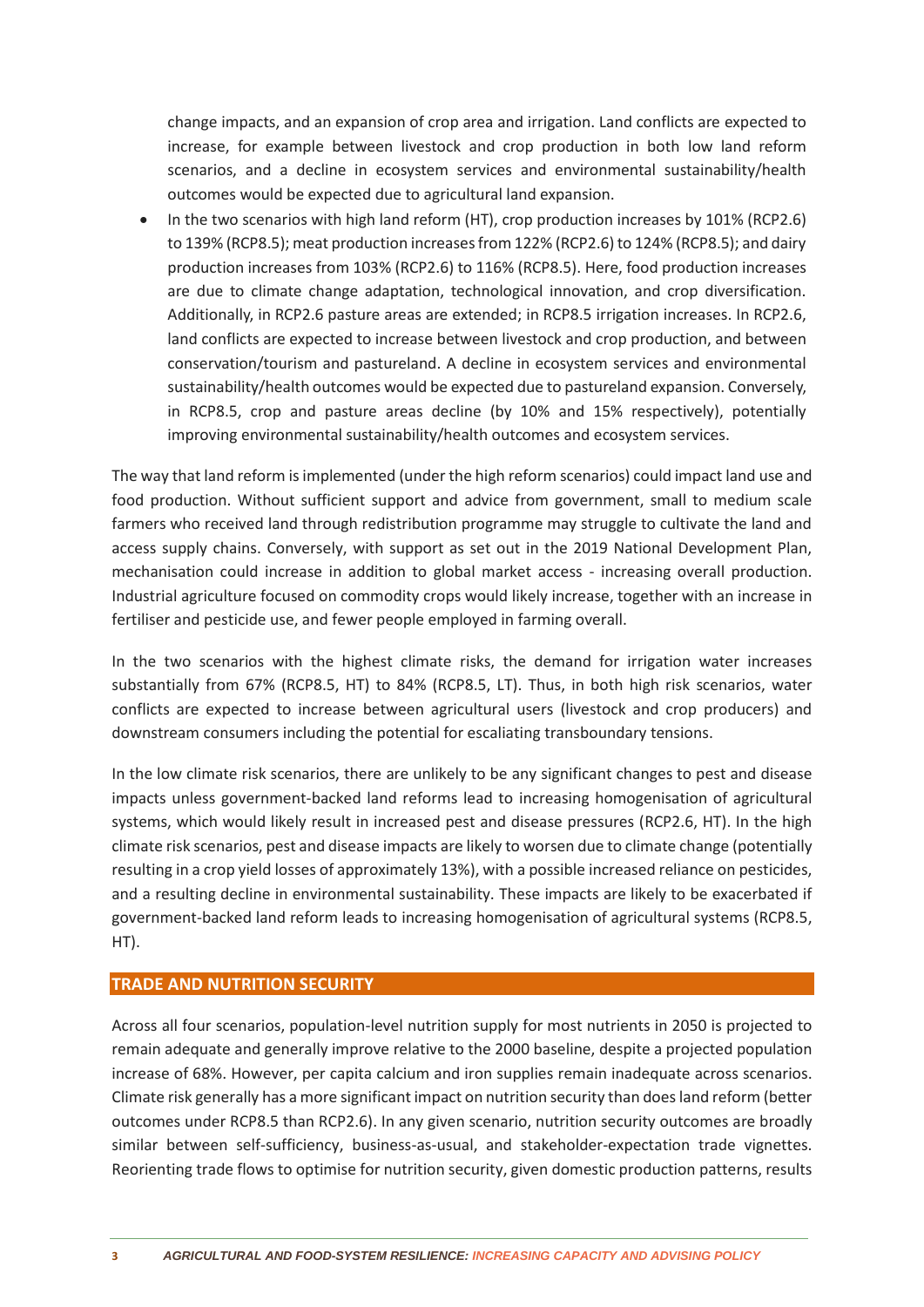in similar import and export patterns for the same level of climate risk, irrespective of the level of land reform. This allows for a significant proportion of calories produced domestically to be exported (ranging from 37% in RCP2.6 HT to 61% in RCP8.5 LT), without compromising essential micronutrient supplies for domestic consumption. This suggests a low import dependence for nutrition security in all scenarios and potential to reorientate domestic agriculture to better reflect domestic nutritional requirements. Across all scenarios, nutrition optimisation results in the per capita supply of calories being sourced from a much greater diversity of foods than under baseline conditions.

With increased food production and crop diversity, an increased availability of nutritionally-diverse food crops, lower food prices and increased livelihood resilience might be expected across all four scenarios – improving food security outcomes, though reductions in yields for subsistence crops are likely to lead to increased food insecurity.

#### **CLIMATE EXTREMES**

Extreme conditions are likely to increase across all scenarios, making relatively bad years in terms of domestic food production more likely. In the low climate risk scenarios, average temperatures warm by roughly 1°C by mid-century. Extremely hot days increase by an average of roughly 1-3 days per month compared to the present day, with the highest number of extremely hot days and the largest average increase compared to present-day expected in January. In the high climate risk scenarios, average temperatures warm by roughly 2.5°C by mid-century. Extremely hot days increase by an average of roughly 4-6 days per month compared to the present-day, with the highest number of extremely hot days and the largest average increase compared to present-day expected in January. The number of months experiencing drought conditions is projected to increase, in addition to a general shortening of the rainy season across South Africa and a reduced average rainfall amount during the wet months of October-April.

#### **CLIMATE SMARTNESS**

Climate-smart agriculture impacts are mixed across all four scenarios, as productivity increases through intensification of the production system are accompanied by emissions increases and soil organic carbon decreases. Net production emissions range from 57-60% in the low climate risk scenarios to 128-150% in the high climate risk scenarios. Non-CO2 GHGs also increase across all scenarios by around 50%. Emissions intensity (GHGs emitted per unit of food produced) declines in all scenarios (ranging from -16% in RCP8.5 LT to -28% in RCP2.6 LT), except in scenario RCP8.5 HT where it increases by 5%.

In all four scenarios, SDGs 2, 3, 13 are likely to be achieved by the production system but there may be negative impacts on SDG6 and SDG12 (due to higher irrigation).